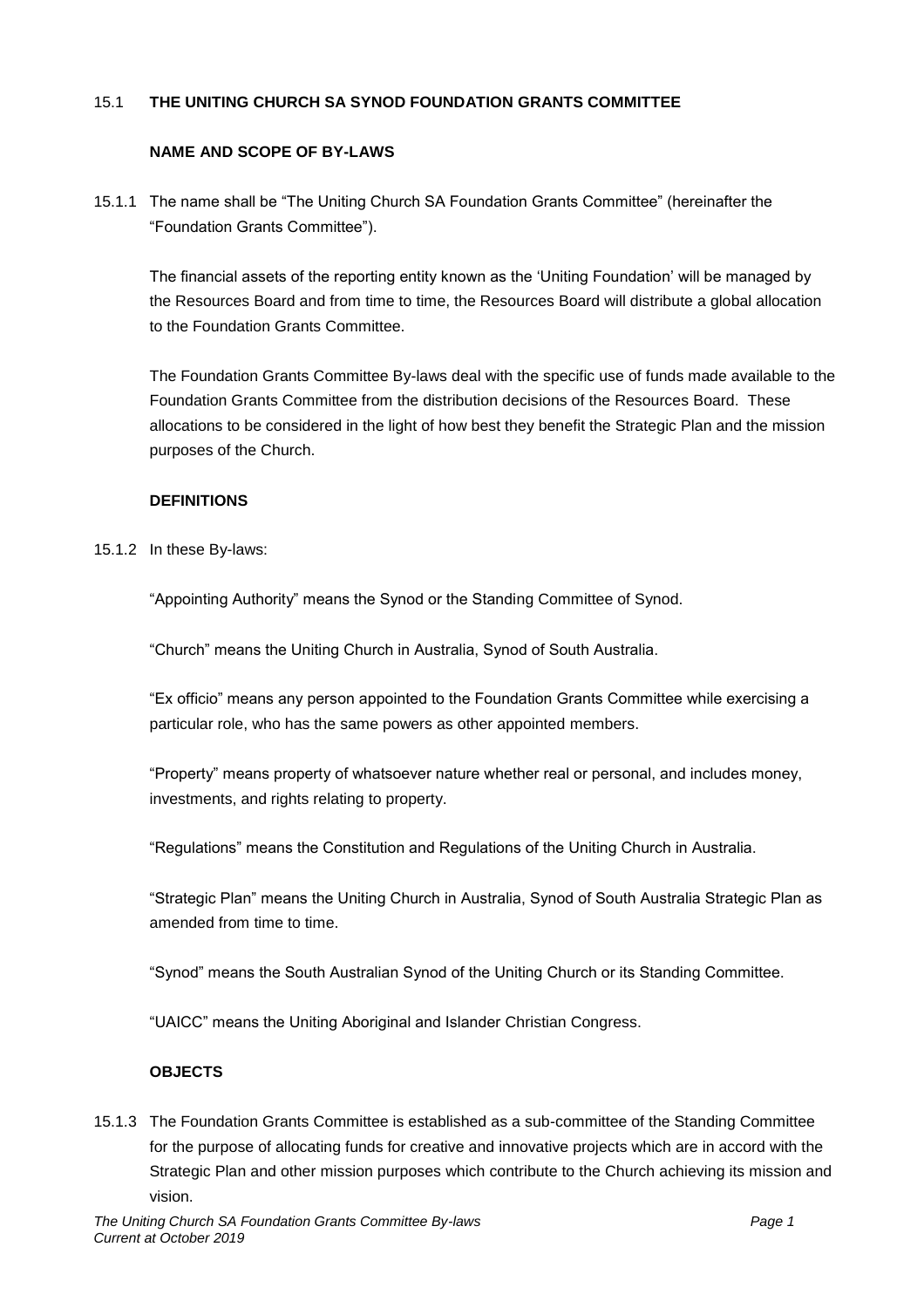### **PROHIBITION AGAINST SECURING PROFITS FOR MEMBERS**

15.1.4 The property of the Foundation Grants Committee shall be applied exclusively to the promotion and achievement of its objects and no portion shall be paid or distributed directly or indirectly to members of the Foundation Grants Committee, or the Appointing Authority or their associates except as bona fide remuneration for services rendered or expenses incurred on behalf of the Foundation Grants Committee.

#### **POWERS OF THE FOUNDATION GRANTS COMMITTEE**

15.1.5 The Foundation Grants Committee shall operate according to the Regulations and in relation to property and financial transactions shall be bound by Regulations relating to Property, Finance and Budgeting.

### **THE COMPOSITION OF THE FOUNDATION GRANTS COMMITTEE**

15.1.6. a. The Foundation Grants Committee shall comprise: Uniting Foundation Manager The General Secretary (or nominee) Team Leader – Mission Resourcing 2 representatives appointed by each Presbytery

> The Uniting Foundation Manager, and all members of the Foundation Grants Committee, including any co-opted members, will have voting rights.

b. In addition to the above, the Appointing Authority shall appoint a non staff member of the Synod Office and Uniting College for Leadership and Theology as the Chairperson on the recommendation of the Foundation Grants Committee, and the Foundation Grants Committee may co-opt such other members as are required to carry out the objects of the Foundation Grants Committee, and inform Standing Committee accordingly. These coopted members will supplement the specific expertise available among elected Foundation Grants Committee members. These co-options will be up to two (2) persons with such expertise for a specified short term not to exceed two (2) terms of twelve (12) months duration.

# **PROCEEDINGS OF THE FOUNDATION GRANTS COMMITTEE**

- 15.1.7 a. The Foundation Grants Committee shall be a sub-Committee of the Standing Committee and therefore should report its activities to the Standing Committee on a regular basis.
	- b. The Chairperson, or their nominee, shall preside at all meetings, but in the absence of the Chairperson, or nominee the members shall elect another member to chair that particular meeting.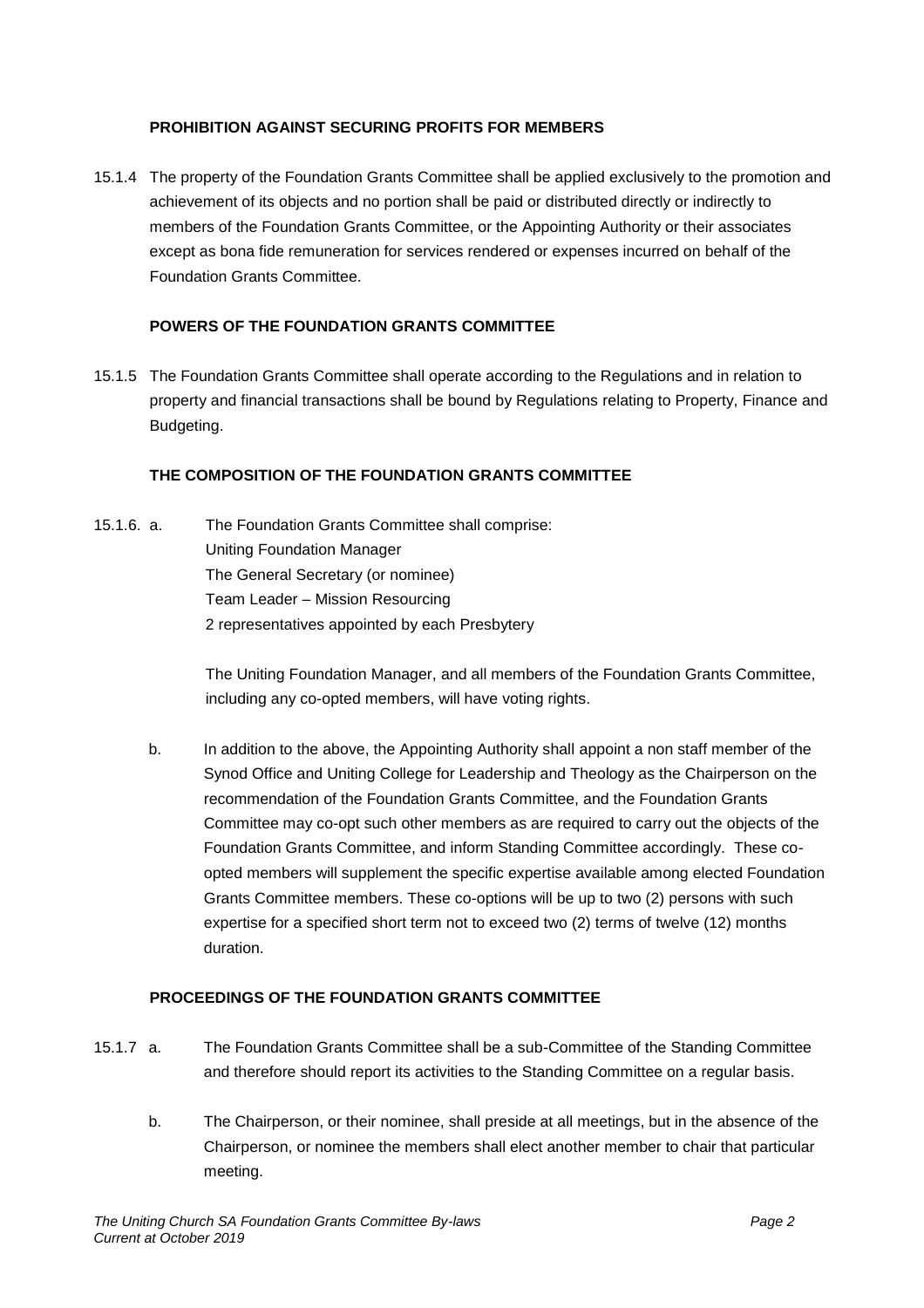- c. Meetings shall be conducted in accordance with the "Manual for Meetings" appended to the Regulations.
- d. A quorum for any meeting of the Foundation Grants Committee shall be one half plus one of the current members of the Foundation Grants Committee (including co-opted members).
- e. A member of the Foundation Grants Committee having any conflict of interest, whether pecuniary or otherwise, shall disclose that interest to the Foundation Grants Committee and shall not vote with respect to any decision made in relation to that matter.
- f. Minutes of all proceedings of ordinary meetings and special meetings of the Foundation Grants Committee shall be entered into books kept for that purpose within one (1) month of the meeting taking place and shall be confirmed by members of the Foundation Grants Committee present at a subsequent meeting and signed by the Chairperson of the meeting at which the proceedings took place, or by the Chairperson of the meeting at which the minutes are confirmed.

# **REMOVAL OF FOUNDATION GRANTS COMMITTEE MEMBERS**

15.1.8 A member of the Foundation Grants Committee shall be deemed to have vacated their office if that member is removed by resolution of the Appointing Authority.

# **EXECUTIVE AND SUB-COMMITTEES**

- 15.1.9 a. The Foundation Grants Committee may from time to time appoint an Executive Committee or any sub-committee or task group and may at any time dissolve the same. The Foundation Grants Committee shall appoint at least one member of the Committee to be an ex officio member of such Executive Committee, sub-committee or task group. The Foundation Grants Committee may from time to time delegate such power or powers to any of these duly constituted committees or task groups as it may think fit and may at any time revoke such delegation.
	- b. All decisions made by the Executive or any sub-committee or task group shall be reported to the next ordinary meeting of the Foundation Grants Committee.

## **ALLOCATING FUNDS**

- 15.1.10 a. The Foundation Grants Committee shall allocate all funds distributed to it by the Resources Board in accordance with the objects of the Foundation Grants Committee. The Foundation Grants Committee, in allocating funds must not commit more than the total funds allocated by the Resources Board.
	- b. In reviewing and determining applications for funding, the Foundation Grants Committee shall consider not only the nature of the project for which funding is sought but also the capacity of the applicant to self fund all or part of the project. Where the Foundation Grants